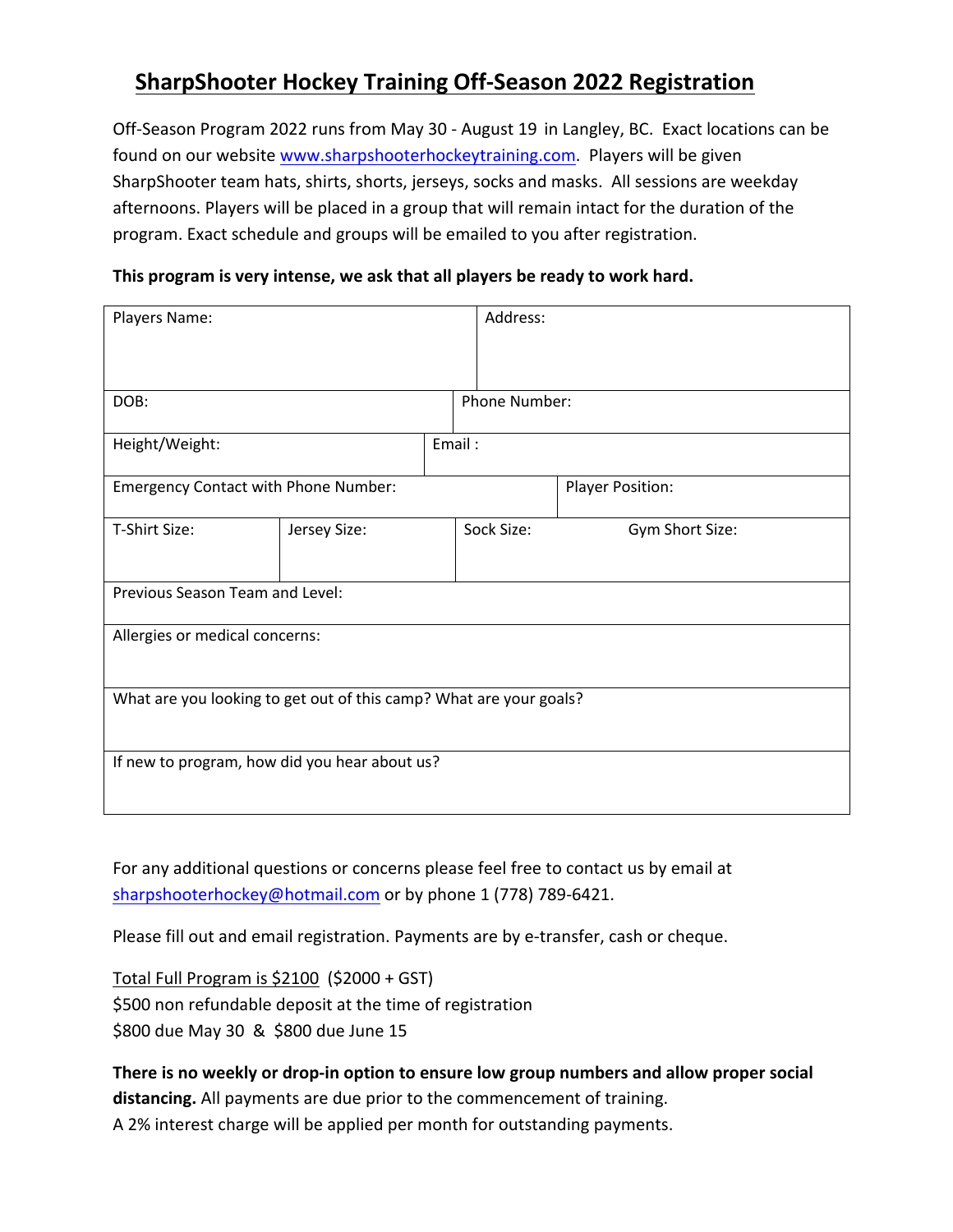## **Waiver Disclosure**

SharpShooter Hockey Training is doing everything we can to protect our players and coaches. To this extent, we will be following the local health department guidelines with regard to social distancing practices in order to help reduce the spread of the Novel Coronavirus, or COVID-19. This will require our coaches and players to maintain six (6) feet of distance between ourselves. We will also be requiring this same procedure for parent-to-parent contact in order to limit the exposure to all individuals.

Please refrain from training if you or someone in your household is feeling unwell, has been in contact with someone that has been ill, or has had a positive COVID test within 7 days.

If we all work together, we can overcome the spread of this virus as well as other infectious diseases. We welcome you to our facility. By signing below, you agree to comply with the written instructions above. Failure to comply with these written instructions or verbal instructions may result in your removal from the premises.

#### SHARPSHOOTER HOCKEY TRAINING, WAIVER OF LIABILITY, RELEASE, ASSUMPTION OF RISK, AND INDEMNITY AGREEMENT.

For and in consideration of the undersigned participant's registration with SharpShooter Hockey Training participant (and the parent(s) or legal guardian(s) of participant, if applicable), waive, release and relinquish any and all claims for liability and cause(s) of action, including for personal injury, property damage or wrongful death occurring to participant, arising out of participation in the May 30, 2022 through August 19, 2022 SharpShooter Hockey Training Off-Season Program, at SharpShooter Hockey Inc. in Langley, BC, whenever or however they occur and for such period said activities may continue, and by this agreement any such claims, rights, and causes of action that participant (and participant's parent(s) or legal guardian(s), if applicable) may have are hereby waived, released and relinquished, and participant (and parent(s)/guardian(s), if applicable) does(do) so on behalf of my/our and participant's heirs, executors, administrators and assigns. Participant (and participant's parent(s)/guardian(s), if applicable) acknowledge, understand and assume all risks relating to ice hockey, dryland in and out of the gym, boxing and sparring. Understand that these activities involve risks to participant's person including bodily injury, partial or total disability, paralysis and death, and damages which may arise there from and that I/we have full knowledge of said risks. These risks and dangers may be caused by the negligence of the participant or the negligence of others, including the "releasees" identified below. I/We further acknowledge that there may be risks and dangers not known to us or not reasonably foreseeable at this time. Participant (and participant's parent(s)/guardian(s), if applicable) acknowledge, understand and agree that all of the risks and dangers described throughout this agreement, including those caused by the negligence of participant and/or others, are included within the waiver, release and relinquishment described in the preceding paragraph.

Participant (and participant's parent(s)/guardian(s), if applicable) acknowledge, understand and assume the risks, if any, arising from the conditions and use of ice hockey rinks and related premises and acknowledge and understand that included within the scope of this waiver and release is any cause of action (including any cause of action based on negligence) arising from the performance, or failure to